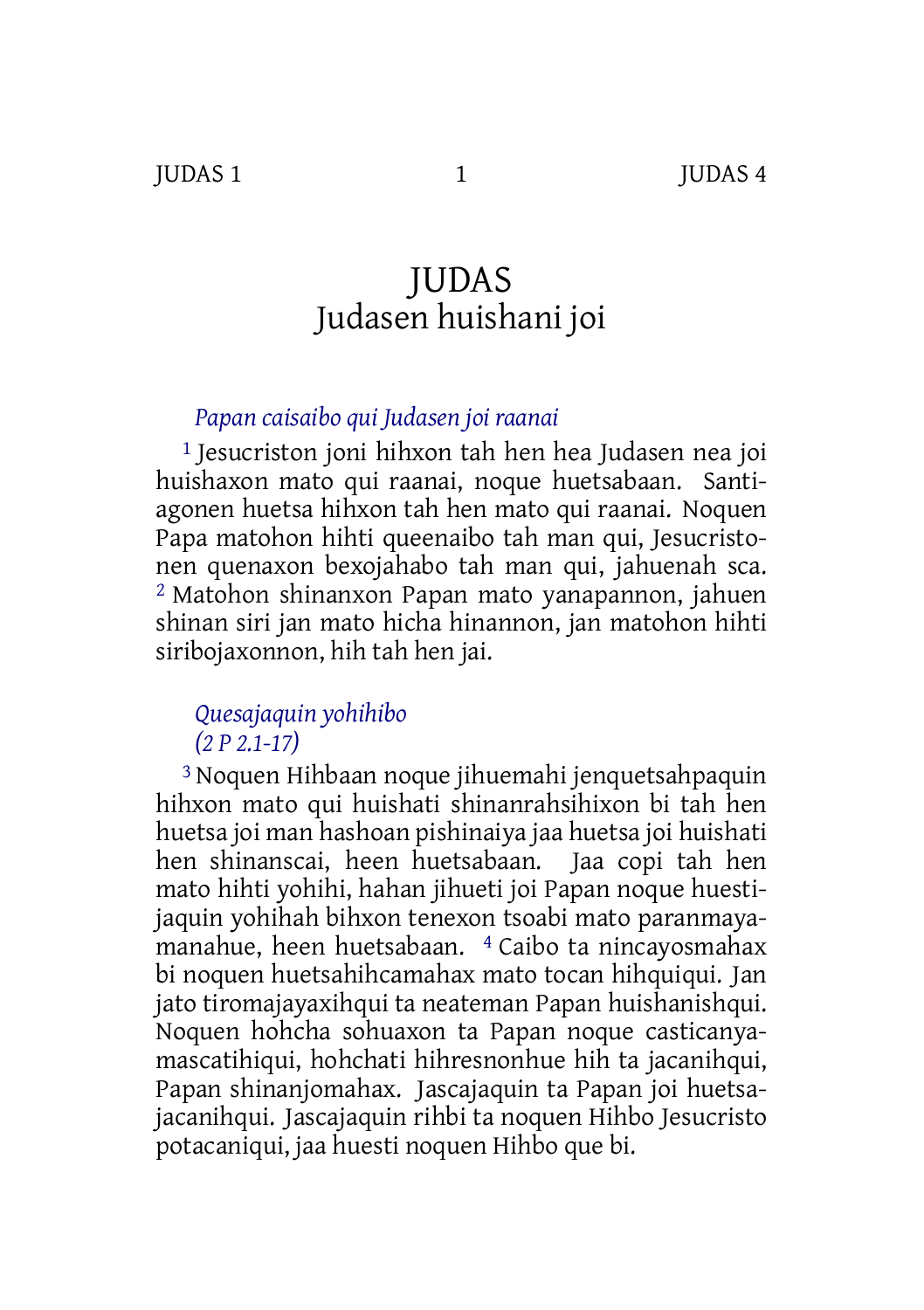5 Hen mato yohihi jatihibi man sirijaquin honanpahonih bi tah hen behnajaquin sca mato shinamacatsihqui. Egipto mai janin hohmis hohmisaiton ta noquen Hihbaan jahuen jonibo picomanishqui, huetsa main jato jihuemanoxon. Hiohah bi nincayosmahiton sca ta jato mahuamanishqui. 6 Papan yonotibaan rihbi ta jaton hihboti jenebahini caquin jaton jati jenebahinnishqui. Jaabo ta Papan xehponishqui, pequetima nexá cahen bahquish chian jato potapaquenish, jahuen quiquin casticanti nete noconon caman jato jano bexojaquin. 7 Sodoma, Gomorra, jano jai jemabo rihbi ta jascanishqui. Tsinihax cahen cahco shinanya jaax hahbe bebo hihti queenpahonish. Jaton tsiste res banetai ta hahan honanti qui, nocayosma chihi jato manascai non shinanbehnoyamanon.

8 Hen yohihah mato janin jaibo ta jascapahbo qui. Namaquen hohchataibo jisish ta jascacatsi sca jaax jaton yora qui bi sca hohchacaniqui. Tsoabi nincacatsihyamahax ta xabayahpabo qui tiromahi yohuanrihbicaniqui. 9 Papan quiquin yonoti Miguel ta coshihax bi jascayamanishqui. Moisesnin yora Satanasnen bichincatsihquiya ta hahbetan join hihquinannanxon Satanas hichayamanishqui. Heen Hihbaan mia netemanon hahresquin. 10Mato tocan jaibo ta jascayama qui. Jaabaan honanyamahibo ta hichacaniqui. Shinanjoma yohinahboxon hahcajaquin jaibo copi ta Papan jato hihti tiromajayaxihquiqui.

11 Caiman hahní quescapahboja ta jacanihqui, Papan hihti cascantibo sca, Balaaman hahni quescajaquin rihbi ta coriqui queenyoraxon Papan jonibo hohchamacaniqui. Coré hihní quesca ta nincayosmabohax queyocahinyaxihcanihqui. 12 Man pinoxon tsinquitaiya ta rabinxonma mato betanbi picanihqui, hahan masati sca mato tocan janon. Jaton yora res ta jiscanihqui, caibo hahx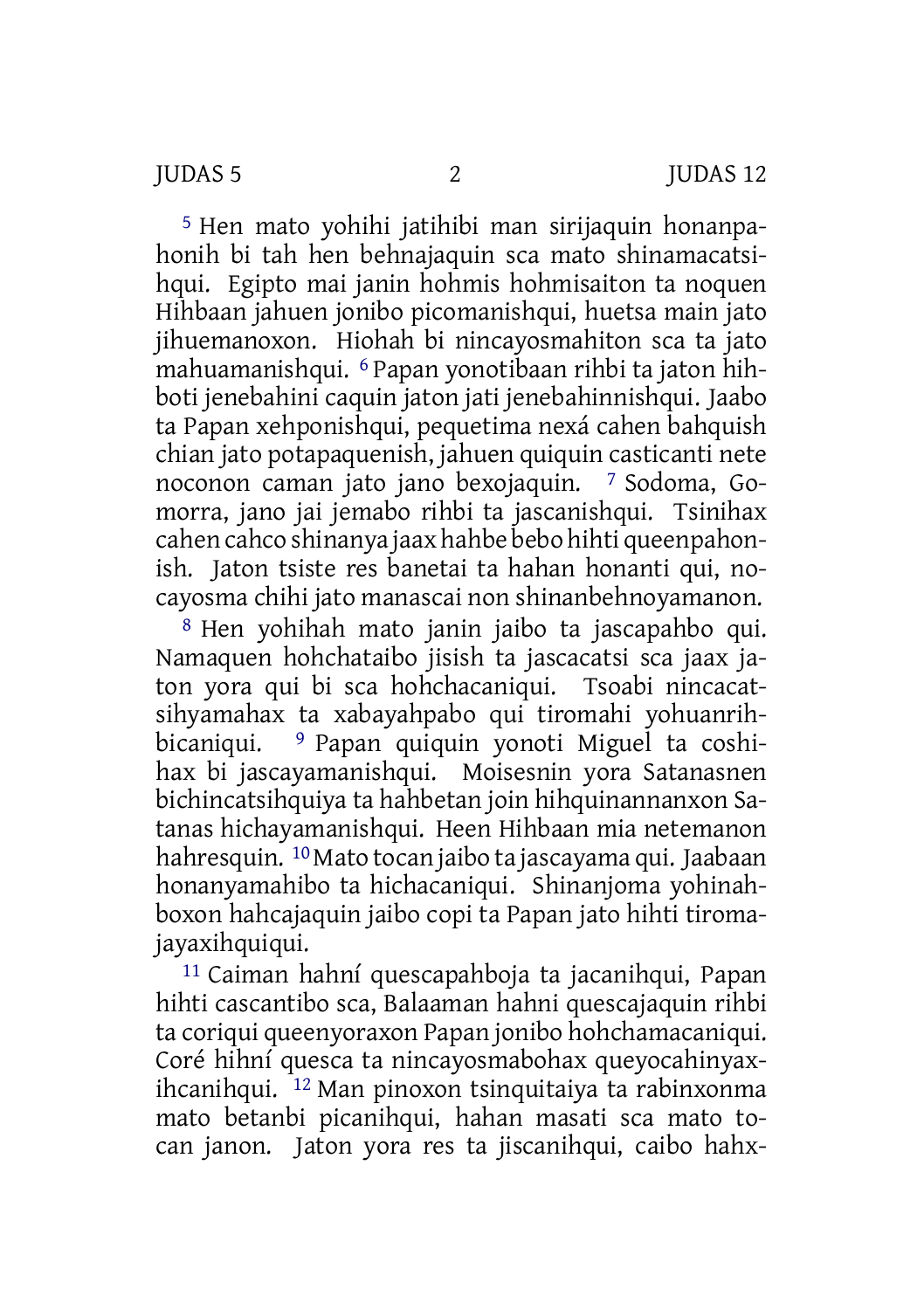onquinma. Hoijoma nai cohin quescapahbo ta jaabo qui, nihuen hueranah caresi. Bimiti tian bimiyosma jihuibo quescapahbo tah qui. Jihui xanascai, mexabahinah quescapahbo, jabiyahpa mahuanicabo. 13 Jaabo ta nihuen potajaquehah hian behchonax bacox potohahtanai quescapahbo qui, jaton hahqui rabinti shinanbo potohi. Huishi paquetai quescapahbo tah qui. Jascabi sca bahquish chian baneti cahi.

14Adaman chini xohtabo toponah, jahuen siete ta Enoc qui. Jaan ta jascapa tiromabo jayaxihqui yohinishqui, Non topontimahi jahuen yonoti-<br>bo jahuigui. <sup>15</sup> Jatihibi casticani boya ta noquen Hihbo jahuiqui. joxon ta nincayosmabo jatihibi jaan yohihihqui, nincayamaxon jaabaan tiromajapahoni jatihibi jato cahepaquequin. Hahqui tiromahi yohuanpahonihbo joi jatihibi ta jato cahepaquehihqui, hihqui. <sup>16</sup> Reren rereni yohuanaibo tah qui, jahua pishca costanyamahax sinati tiromahi yohuanaibo, mai mehabaan costanai quescajacatsihquibo coshi pari pahichax yohuani, paranxon coriqui bichinnoxon pari noque sirijaquin yohuanquihnquin.

## *Nincacaibo jan hihti yohihi*

 $17$  Noquen Hihbo Jesucriston raantibaan yohini joibo inanhehnovamanahue. heen huetsabaan.  $18$  Nete shinanbehnoyamanahue, heen huetsabaan. queyoti hochoma ta hosanaibo jayaxihquiqui. Papan costanyamahi shinanbo qui ta hinamehyaxihcanihqui, tiromati queenyorascai. <sup>19</sup> Huetsa joibo yohixon ta mato shinan mitisahmacaniqui. Mai meha shinanyahpabo tah qui, Papan yoshin siri jaton jointi janin yamahi.

20 Mato tah man jascatimahi, noque huetsabo coshijanahue, hashoan sca noquen Hihbo nincacoinahbo. Dios Yoshinyaxon noque huetsabo yocaxonnahue. 21Papa Dios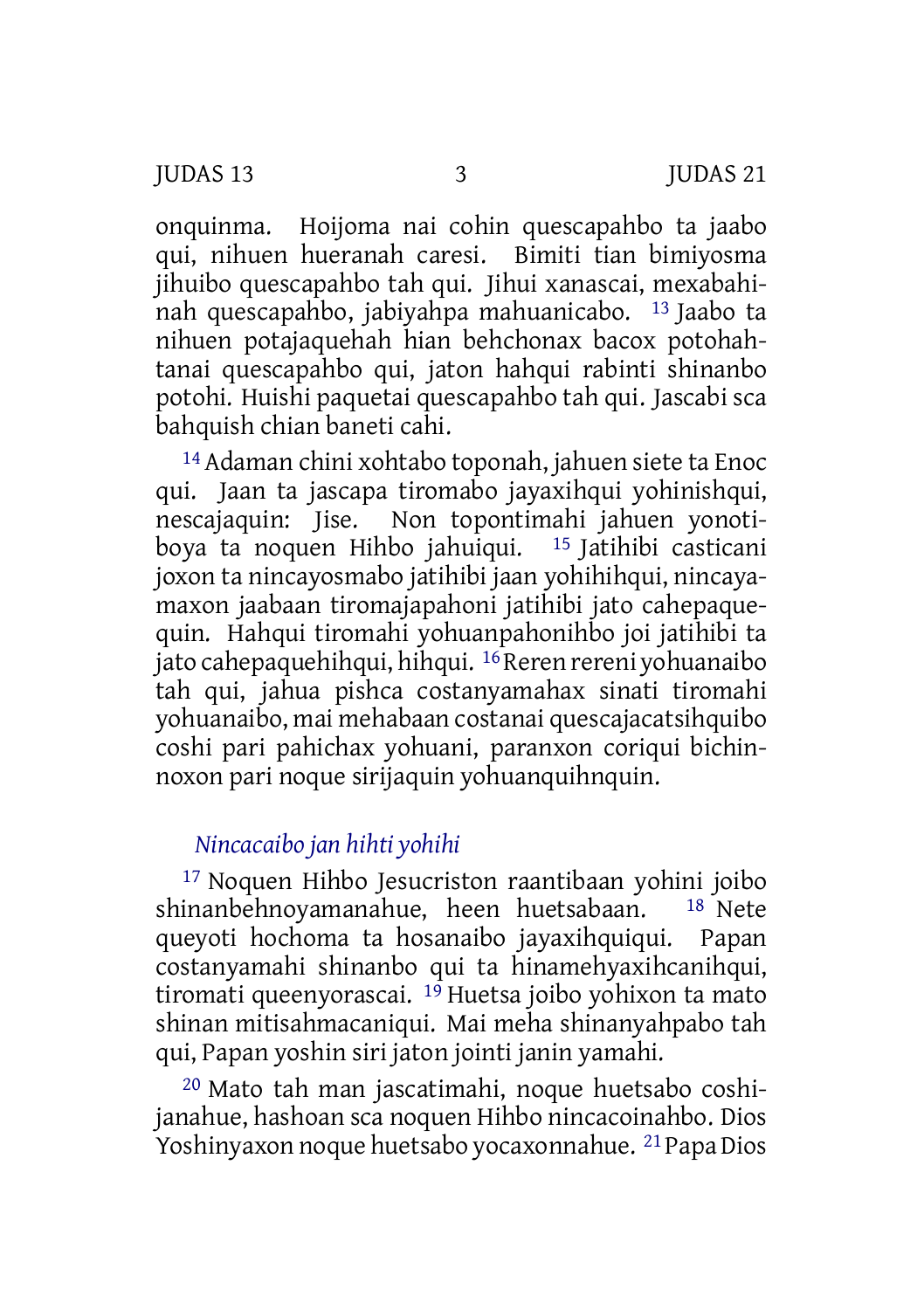queenai quesca jihuenahue, matohon queenai quescajaquin jan mato hahxonnon. Noquen Hihbo Jesucristonen matohon shinanxon mato queyoyamanox manamahi jonon caman mananahue.

22 Rabe shinanyabo yanapannahue, shinancoinahbo. 23 Caibo rihbi chihi quiha bihquin hahcajaquin hihti yohinahue, hohchapan jato queyomis hihxon. Caibo rihbi maposcaiton raquexon chihima qui bihbohannahue. Rahninti rishta chopa potamaquin hahcajaquin jaton mai meha shinanbo potamanahue, mato qui mahnemis.

## *Noquen Hihbo jan yocascai*

24 Papan ta mato tenemati hahtipahiqui, man paqueyamanon. Rishtajoma jaa bebonbi man jahuen xabapan jenimahanan nihnon ta mato bexojati hahtipahiqui. 25 Jaa huesti ta Papa Dios qui, noque jihuemanica. Noquen Hihbo Jesucristo betan ta noque jihuemahiqui. Jaa copi tah non Mia tah min xaba hihbo qui, Papan, non jai. Quiquin shinan hihbo tah min qui. Min hihbohi ta jatihibi qui. Min hihboyamahi yamahi. Mia huesti tah min noque yohinica qui. Nete jariyamahi bi tah min jascapa janíqui, rahma jascarihbihi. Jascarihbihi tah min queyoyamanox manatai hih tah non mia yohihi jai, Papan. Jascari rahan.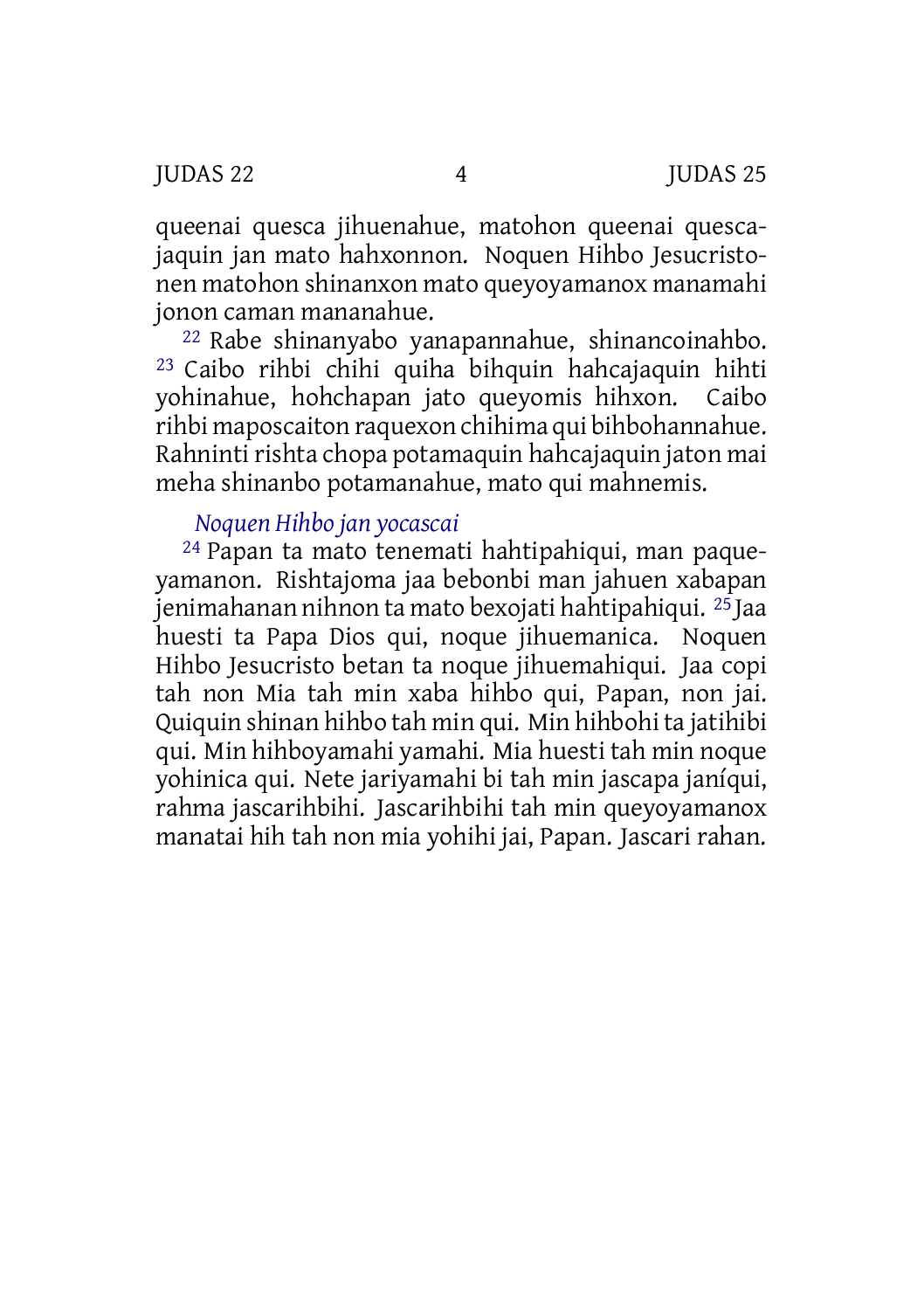5

### Noquen hihbaan joi New Testament in Capanahua (PE:kaq:Capanahua)

copyright © 2008 Wycliffe Bible Translators, Inc.

Language: Capanahua

Translation by: Wycliffe Bible Translators, Inc.

Capanahua [kaq], Peru

#### Copyright Information

© 2008, Bible League International. All rights reserved.

This translation text is made available to you under the terms of the Creative [Commons](http://creativecommons.org/licenses/by-nc-nd/4.0/) License: [Attribution-Noncommercial-No](http://creativecommons.org/licenses/by-nc-nd/4.0/) Derivative Works. (http:// creativecommons.org/licenses/by-nc-nd/3.0/) In addition, you have permission to port the text to different file formats, as long as you do not change any of the text or punctuation of the Bible.

You may share, copy, distribute, transmit, and extract portions or quotations from this work, provided that you include the above copyright information:

You must give Attribution to the work.

You do not sell this work for a profit.

You do not make any derivative works that change any of the actual words or punctuation of the Scriptures.

Permissions beyond the scope of this license may be available if you contact us with your request.

#### The New Testament

in Capanahua

## © 2008, Wycliffe Bible Translators, Inc. All rights reserved.

This translation is made available to you under the terms of the Creative Commons Attribution-Noncommercial-No Derivatives license 4.0.

You may share and redistribute this Bible translation or extracts from it in any format, provided that:

You include the above copyright and source information.

You do not sell this work for a profit.

You do not change any of the words or punctuation of the Scriptures. Pictures included with Scriptures and other documents on this site are licensed just for use with those Scriptures and documents. For other uses, please contact the respective copyright owners.

2014-04-22